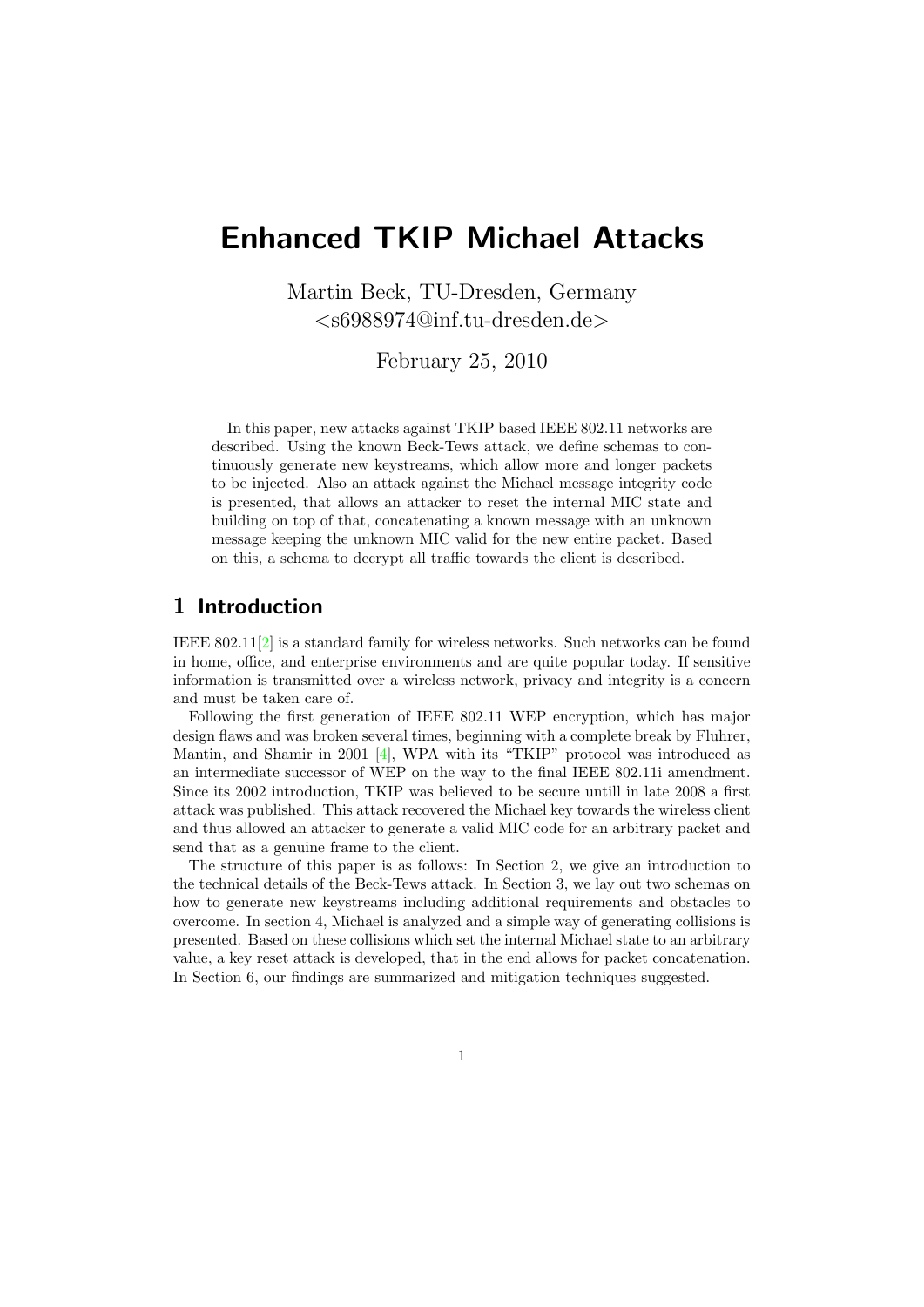## <span id="page-1-0"></span>2 Beck-Tews Attack

In november 2008 an attack was published by Beck and Tews [\[3\]](#page-9-3), which took the WEP chopchop attack [\[1\]](#page-9-4), switched the target from the accesspoint to the client, used "michael error report frames" for validating a correct guess, instead of looking out for replayed packets and implementing a 60 seconds timeout between each byte to defeat the countermeasure initiation. It works the same as the original chopchop attack, going backwards over the whole packet, guessing the last byte until the right guess validates the ICV and triggers the "michael error report frame", as the MIC is invalid with a very high probability. The attack utilizes an arp packet, as most of its content is known or could easily be guessed, so that the overall number of unknown bytes is as small as possible.

It takes at least twelve rounds to get the ICV and MIC bytes, which are at the end of each packet and cannot be guessed in advance. After completion, the keystream for the choped packet is know and thus the plaintext including the MIC and the ICV. Using the reverse Michael algorithm presented in [\[3\]](#page-9-3), the MIC key for that direction is calculated and can now be used to generate valid MICs.

As the IEEE 802.11e amendment is used to reuse already transmitted IVs on remaining QoS channels, the recovered keystream can encrypt up to seven new packets, one on each remaining channel. With a recovered keystream length of 40 bytes, the forged packet and its use is very limited. As the packet must include the encrypted 4 byte ICV and 8 byte MIC, only 28 bytes can be used for the plaintext packet.

#### <span id="page-1-1"></span>3 Generating new keystreams

The goal of sending longer packets can be achieved through fragmentation at the IEEE 802.11 layer. Support for up to 16 fragments is included since the first version of the wireless protocol. The design of TKIP prevents the use of a single IV-keystream pair for more than one fragment. So in order to send 16 fragments, 16 different keystreams are needed. As the discussed attack takes over 15 minutes to complete for an arp frame, it would not be applicable to generate new keystreams that way.

Most packets in IEEE 802.11 wireless networks are either ARP or IPv4 packets and carry a LLC header in front. This LLC header and the beginning of the following ARP/IP header can be guessed and is known most of the time, allowing a passive collection of short keystreams. The LLC header is 8 bytes in length and completely known for either ARP and IPv4 packets. For following ARP packets, the content is known up to the last bytes of the source IP address and can be used together with the generated MIC and ICV to rapidly get the full ARP keystreams [\[5\]](#page-9-5).

The IP packet header starts with a version and length tag, set to  $0x45$ , or  $0x46$  in case there is an IP option field used. The "Differentiated Services Field", defined by  $0x00$  or  $0xc0$  most of the time is the second byte that can be guessed. Given the total length of the transmitted packet, the following two bytes can be calculated, as they carry this value. So for IPv4 packets, a total of 12 keystream bytes are known and can be collected for nearly every packet that arrives.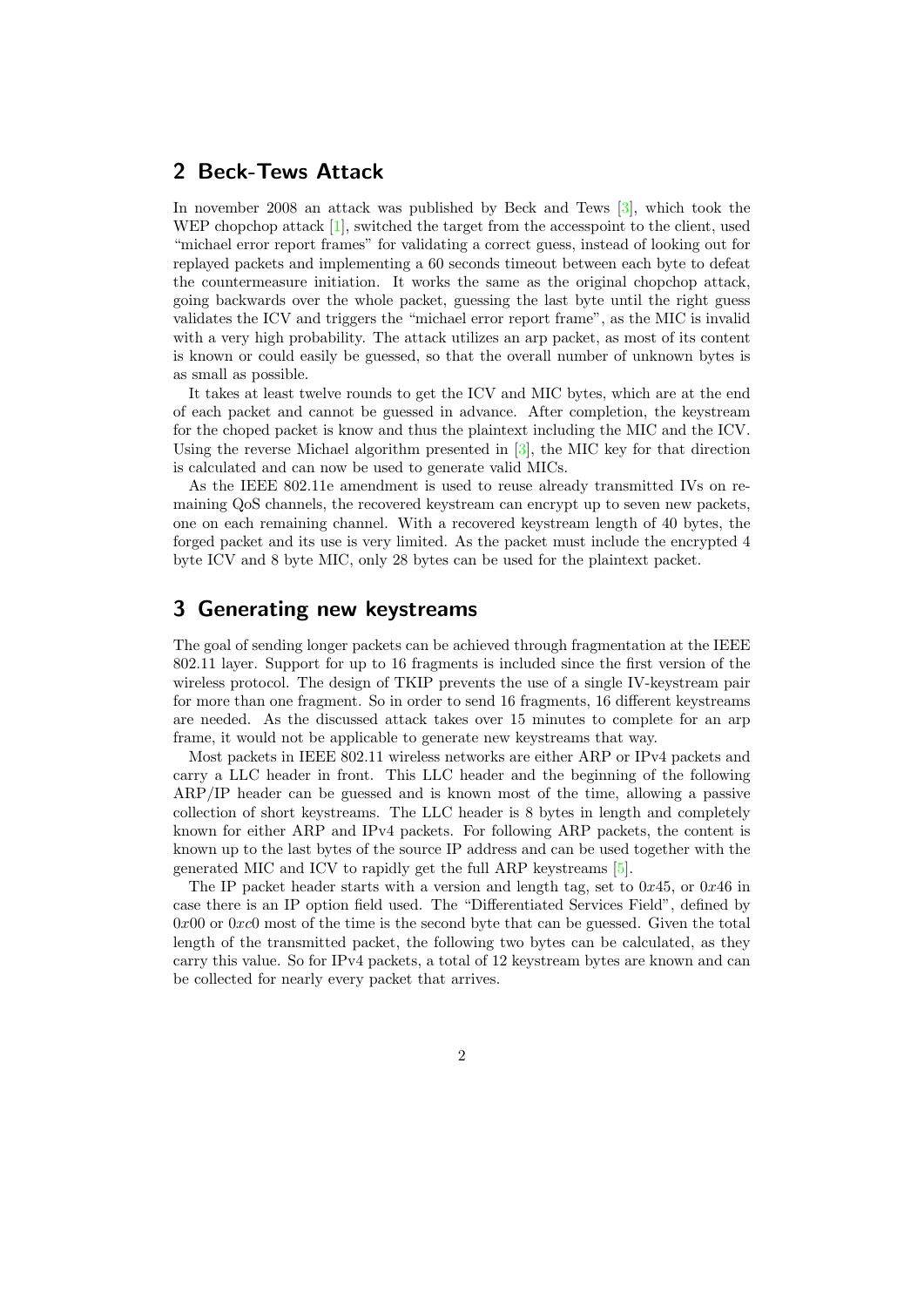While the 4 byte ICV value applies at the MPDU level, every fragment needs to carry it, whereas the 8 byte MIC is calculated over the whole MSDU frame body and is therefore only present in the last fragment. As we get to know 12 keystream bytes, 4 bytes down for each ICV , eight bytes can be used to encrypt an arbitrary packet that spans over 16 fragments. As the last fragment needs to carry the MIC, an attacker can send packets with a size up to 120 bytes, just by listening to passing IP packets. In case ARP packet keystreams are used, this yields a maximum packet length of 568 bytes. ICV and MIC bytes are already removed, as the complete keystream length would have been 640 bytes.



<span id="page-2-0"></span>Figure 1: local TCP Scan

Once the ARP packet is decrypted, the IP range and at least one IP address is known. Using the fragmentation attack described above to encrypt spoofed TCP-SYN packets towards a clients open TCP Port, the client will send a TCP-SYN/ACK in return to the spoofed IP address. The spoofed address may be the wireless access point for example, which should answer with an TCP-RST packet and thus generates a new IV towards the client. This schema is shown in [1.](#page-2-0)

The forged packet consists of the 8 byte LLC header, the 20 byte IP header and the 20 byte TCP header, which adds up to 48 bytes of MSDU length. After computing and adding the MIC, 56 bytes of keystream are needed in order to encrypt the packet. As each short keystream allows us to encrypt 8 bytes of plaintext, 7 fragments are needed to send the TCP-SYN packet. As each sent packet generates exactly one response and can be sent on the remaining 7 channels, there is no gain in using this method, as we never get more usable keystreams.

However, many Linux systems send a zero ID within the IP header of TCP-RST packets and many wireless access points are running linux, so in that case an attacker gains the two extra keystream bytes from listening to TCP-RST packets, followed by the flags and fragment field. As there are no other fragments, this is always zero and the flags would be either 0x40 for a "don't fragment" flag set, or zero otherwise. The next "TTL" field is often set to 0x40 as a default by linux systems and the protocol on top of IP will be TCP, as we specified that, which gives a  $0x06$  on that byte. The source and destination IPs are also known, as we chose them initially, so the IP header checksum can be calculated and inserted. Now we got the complete IP header keystream. The TCP header is also completely known to the attacker, as the ports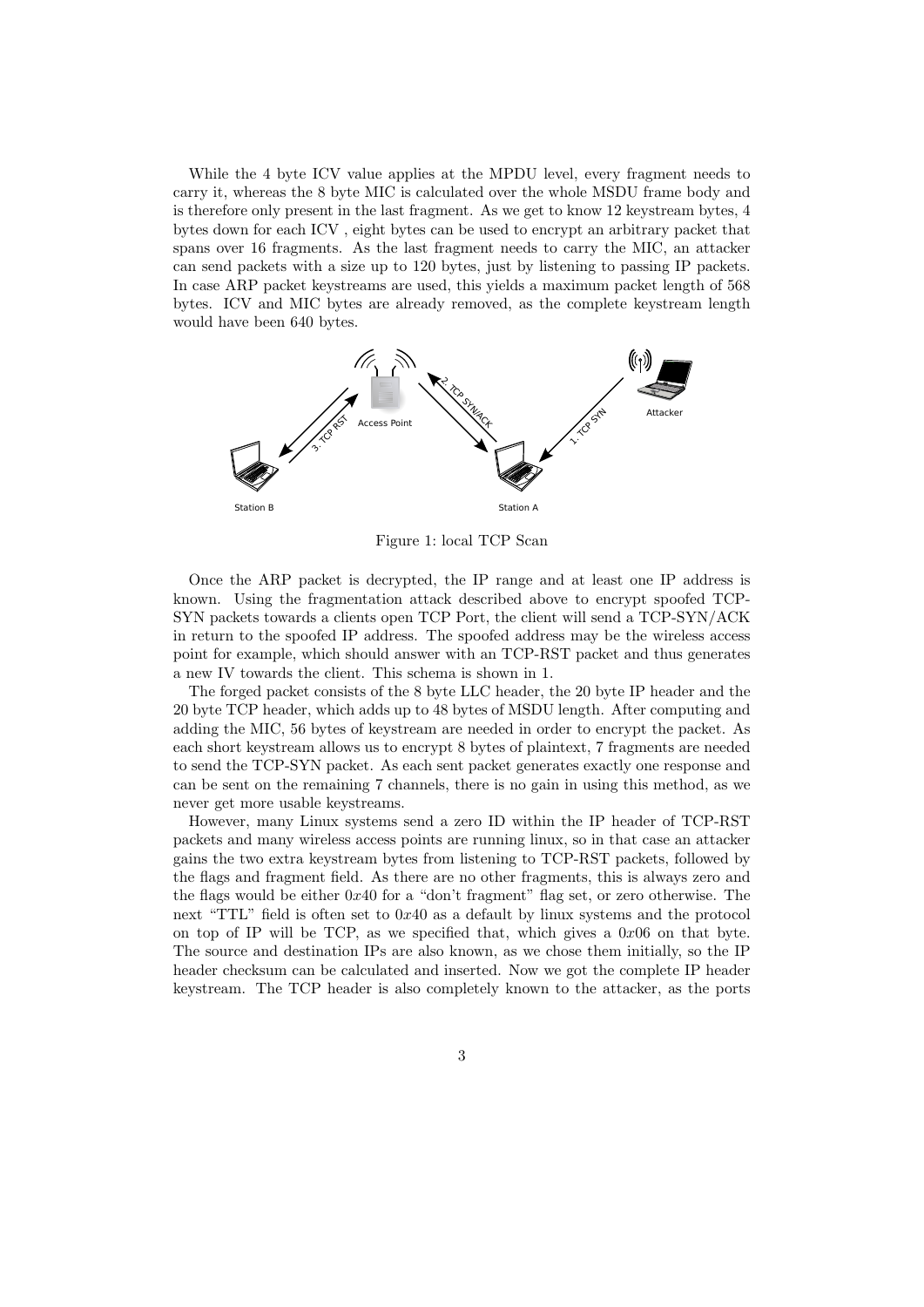were chosen in the first place, the sequence number will be the same as the original incremented by one and the ack number will be zero. Header length and flags are always set to  $0x50$  and  $0x04$  describing a 20 bytes TCP header and the RST flag being set. The window- and urgent field will be zero in TCP-RST frames and the Checksum can again be computed as all necessary fields are known.

So in case the attacker finds the IP of a local linux system, which has the described features, the complete TCP-RST packet can be guessed, including the MIC and ICV bytes, which generates a new (8 bytes LLC, 20 bytes IP, 20 bytes TCP, 8 bytes MIC and 4 bytes ICV) 60 bytes keystream, which in return can be used alone to encrypt a TCP-SYN packet, that generates up to 7 new 60 bytes keystreams without any fragmentation needed.



<span id="page-3-1"></span>Figure 2: remote TCP Scan

So if these requirements are met, an attacker can generate new 60 byte keystreams, at the speed of the wireless network connection. However if there is no such system available, the source IP can be spoofed to meet the IP address of a remote system, that is controled by the attacker. This remote scenario is shown in [2](#page-3-1) and gives the ability to exactly specify the content and size of the final TCP handshake packet. This packet will be known to the attack, up to the value of the "TTL" field, which can be guessed and will stay within a close range of possible values. So again the complete keystream is known, as the plaintext was chosen by the attacker and can even have a padding, which gives additional keystream bytes. This enables the attacker to generate arbitrary length keystreams at the speed of the inbound WAN connection. This requires the attacked wireless network to have a connection to the internet and the attacked client to be configured accordingly.

#### <span id="page-3-0"></span>4 Michael Reset Attack

In [\[3\]](#page-9-3) a reverse Michael algorithm was defined, which is used to calculate the MIC key, used to generate a MIC for a given plaintext. The initialization of Michael sets the two Key words as the internal state from which all following 32 bit words are then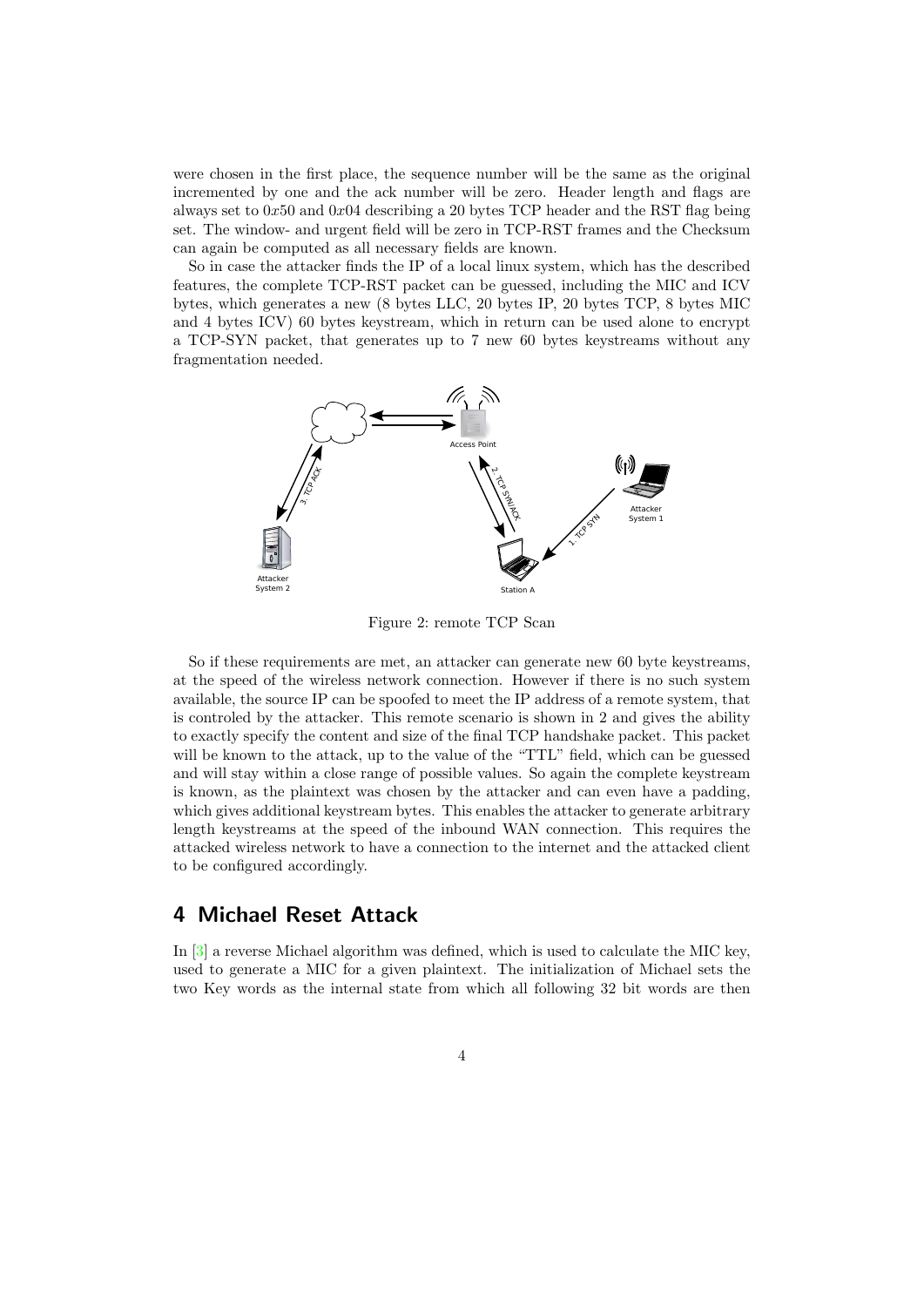processed. So if the internal state of the Michael algorithm reaches a point, where the two internal words have the exact same value they had at the beginning, after the Michael Key was set, the remaining plaintext will have the same MIC value, as the whole packet.

So if it would be possible to reset the internal state to the initial values, all the bytes in front would have no influence on the final MIC. Given a known plaintext we want to append at the front of an arbitrary and unknown packet together with the known MIC Key for that direction the internal state after inserted plaintext can be calculated. The internal state after our custom plaintext and the internal state just before the original packet is know, which is the same as the Michael Key. Figure [3](#page-4-0) shows how two calculate two magic words, which will fit in between the custom plaintext and the original packet to reset the internal state of the Michael algorithm.



<span id="page-4-0"></span>Figure 3: Calculation of the magic words

To calculate these magic words, an attacker takes the final state and calculates backwards using the reverse Michael algorithm from [\[3\]](#page-9-3) up to the point where the second magic word would be XORed into the state. At this point the value of the right internal word is known and will be kept as a reference. It is the same value that will be calculated using the first magic word, which is still unknown and applying the original Michael algorithm on that.

At this point, there is no further computation possible, as we either need the second magic word to continue calculating the reverse Michael algorithm, or the first magic word to begin with the ordinary algorithm. For the next step, all possible values for the first magic word will therefore be bruteforced, giving a maximum total number of  $2^{32}$  Michael rounds. Once the right word of the internal state reaches the reference value we stored after the first step, the bruteforce is stopped and the first magic word is found.

Once this is done, which takes  $2^{31}$  Michael rounds on average, all that is left is the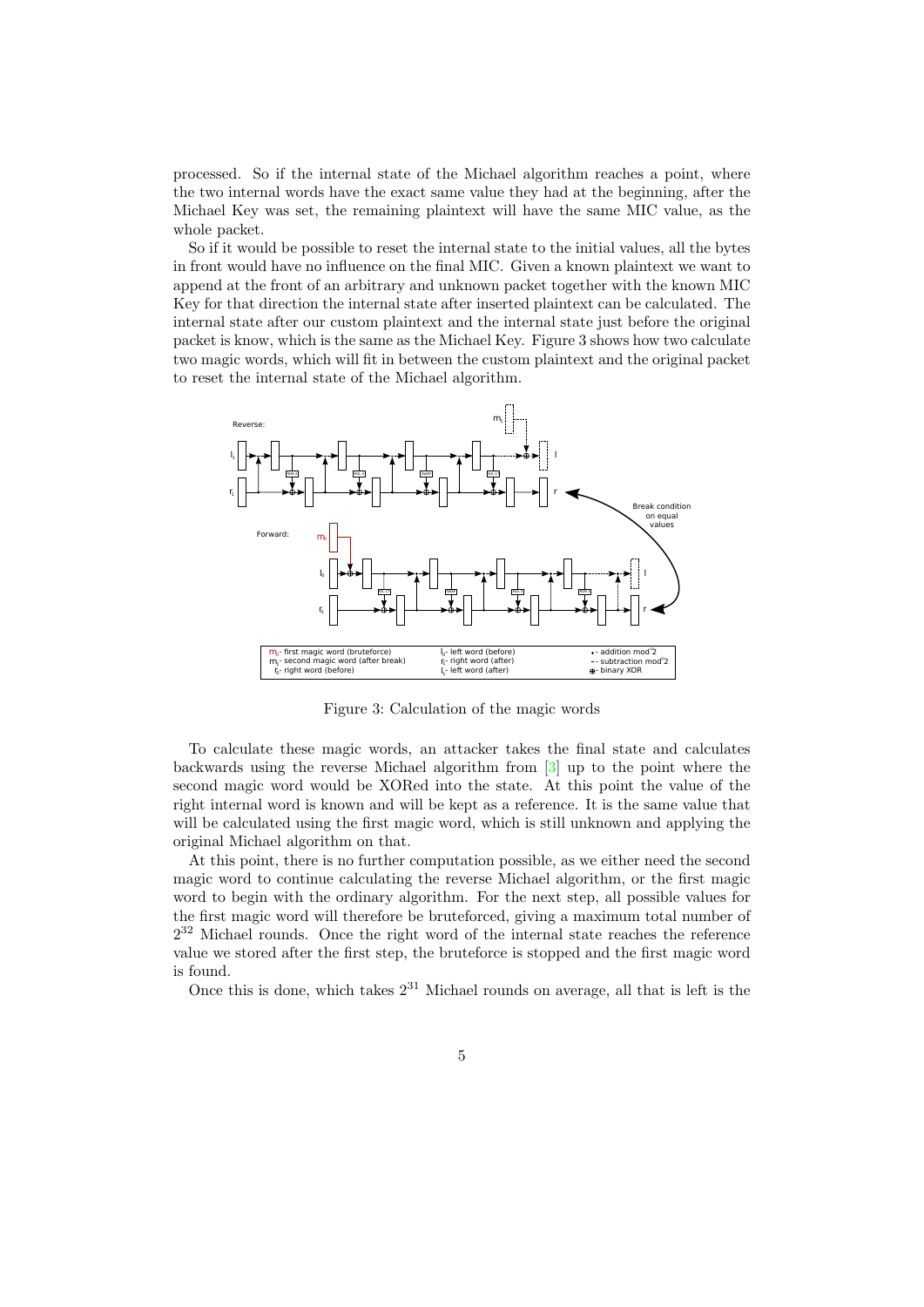calculation of the second magic word. Using the two dotted operations in figure [3,](#page-4-0) the second magic word is calculated by applying the operations left on the left word of the internal state. This gives the second magic word. Once the algorithm finished, two 32-bit words, the "magic words" are calculated, which reset the internal state of the Michael algorithm.



<span id="page-5-0"></span>Figure 4: Packet concatenation

This can be used to concatenate an arbitrary known plaintext packet with an unknown plaintext packet and keeping the unknown MIC at the end of the original packet valid for the whole new packet. Figure [4](#page-5-0) denotes the structure of the concatenation. The original packet will be set as the second fragment and will stay exactly the same, except for the fragment and QoS channel field. These fields will not be included in the MIC calculation on the second frame and thus will not invalidate the MIC.

The first frame will have an arbitrary plaintext, for which the two magic words are calculated and appended. After these two words the internal state is set back to the Michael Key. Calculation of the MIC also includes the Source Address, Destination Address and Priority fields of the IEEE 802.11 header, which need to be included too, as they will only be included from the first fragment. They need to have the exact same values which were present in the original frame, so that the internal state is changed the same way it was originally. This adds another 16 bytes after the two magic words and completes the first fragment.

Another way to calculate the two magic words, is to not get to the state, where the Key was set, but just after the 16 header bytes were processed. This removes the necessarity to include these 4 words after the two magic words and thus saves 16 bytes of keystream. The downside with that method is, that the magic words for a fixed inserted plaintext, depend on the value of the Source address and original priority. If they change, the magic words need to be recalculated. The whole algorithm to calculate the magic words takes about 45 seconds on a 1.7 GHz Pentium-m and about 15 seconds on a dual core T4400 processor. It can easily be split upon multiple threads,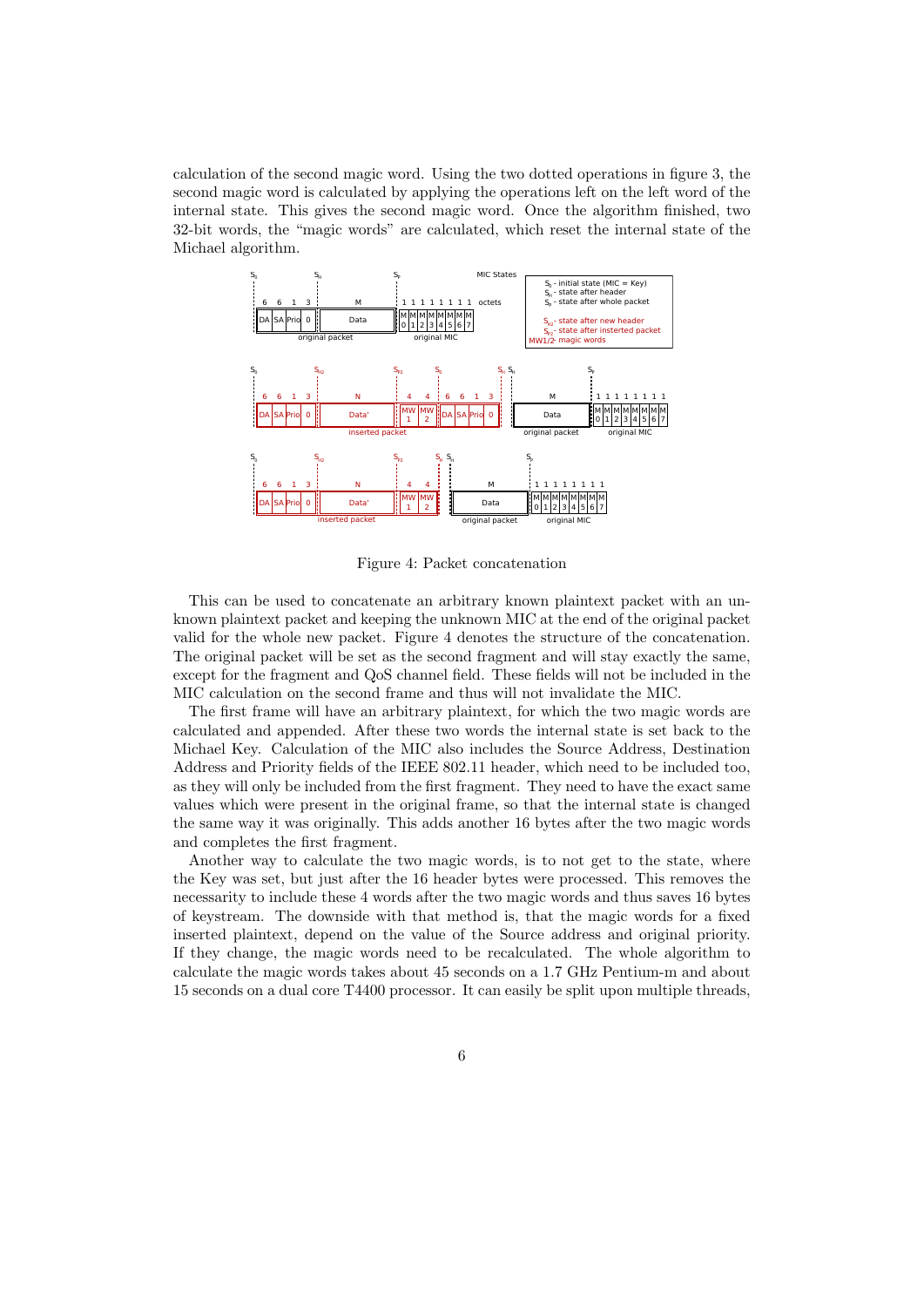by crawling through different parts of the bruteforced space.



Figure 5: Decryption through ICMP echo request

As a result we define an attack, which takes any captured packet, changes it to match an appropriate QoS channel and to be the second fragment. The first fragment will be a complete IP/ICMP echo request packet, with a destionation IP address of the attacked client and a source IP address of the WAN port of the attacker. This WAN connection can be established through a UMTS connection or another IEEE 802.11 wireless network available. So if ICMP echo requests are allowed at the client side, it will generate an ICMP response towards the WAN address. The response will carry the same padding that was sent to the client through the original ICMP echo request and is in our case set to the two magic words, maybe the 16 header bytes and the compelte original packet.

Once this reponse arrives at the WAN port, the entire unknown packet can be extracted from the padding and is therefore decrypted. Additionally the complete keystream of that packet is known and can be used to inject other packets, or insert ICMP packets infront of other received frames to decrypt them. Using this technique, any packet towards the client can be decrypted within a rather short amount of time. The ICMP packet itself can span over several fragments, as it was described earlier for TCP-SYN packets.

## 5 Optimization

To find a Michael collision for a given input and ouput state pair, the whole domain for either the first or second magic word will be checked untill a collision is found. It is possible that not exactly one collision for a given pair, but more or even none exists. The first case, there exists more than one solution, will help speeding up the search, whereas the second case, with the absence of a solution, will result in a failed attack.

Building upon the first case, the probability for reaching a collision at the beginning of the domain will be increased if there is more than one solution. To apply that to our algorithm, lets assume there would be several possible and acceptable Michael states for the packet that is to be inserted in front of the existing packet, there would also be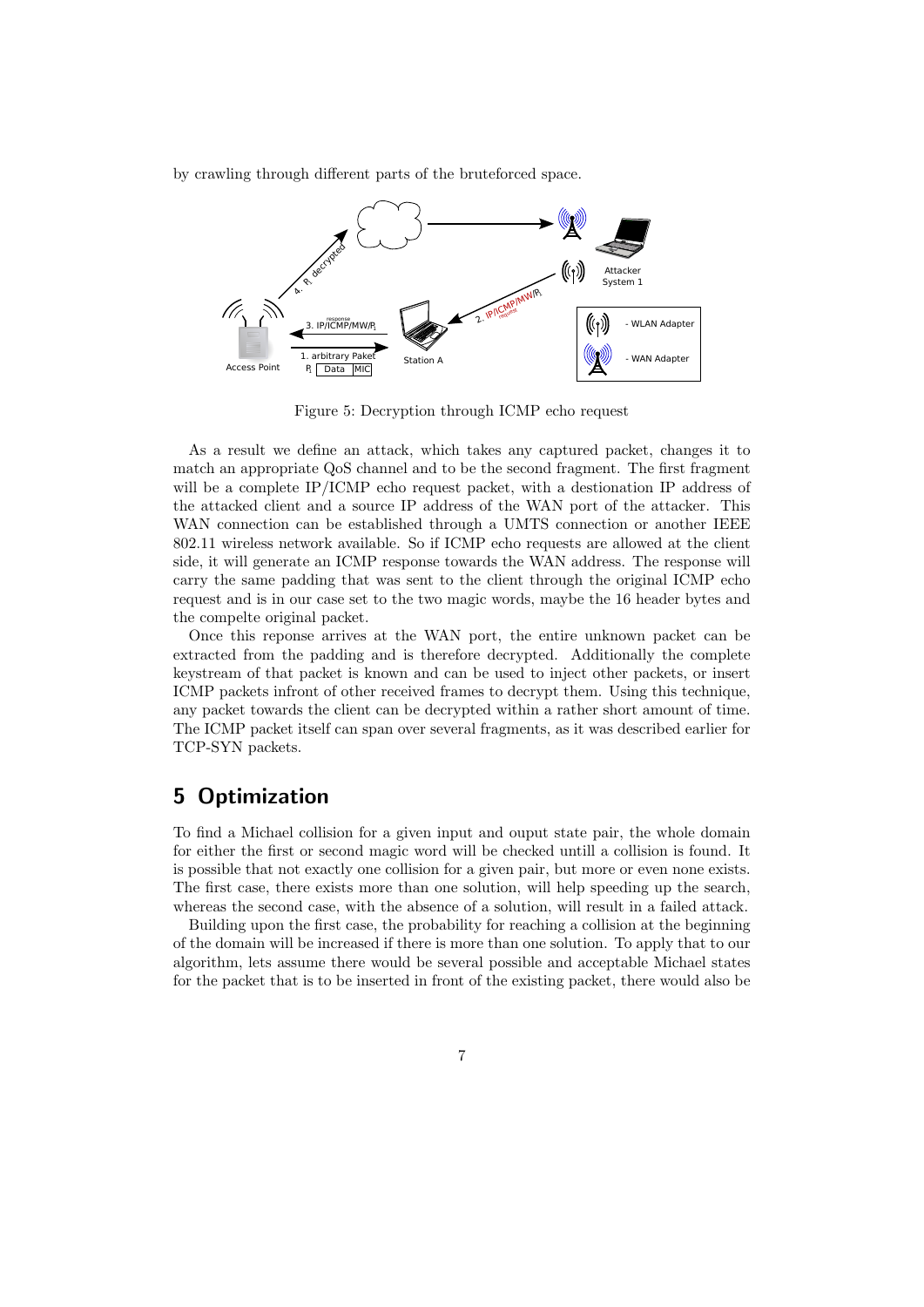several magic words to get a collision for any of the given states. To get these different states, the inserted packet is altered and each variation results in a new Michael state.

So now we have a set of packets, where each is good enough to be inserted before the original packet and thus a set of Michael states, generated out of the set of packets. Also we have the final Michael state, which needs to be reached by processing the magic words upon any of the input Michael states. It doesn't matter which packet and thus state is chosen, as all are equally good in terms of functionality.

The collision algorithm needs to be changed in a way, that no longer the first magic byte gets bruteforced and checked against the right word of the Michael state just between the magic words, as this requires the initial state to be constant, as it is used as the base for the bruteforce. So if the second magic word is iteratively set to every possible value and upon that the reverse Michael algorithm is applied again. The resulting right word of the Michael state can be checked against the whole set of initial Michael states or their right words to be exact.

This allows to check the set of initial states for each iteration of the bruteforce, increasing the probability to find a collision earlier in the domain. To avoid checking the entire set by applying a comparison against each of the containing states, a filter is generated to group several states together, that allows for only checking the calculated state against a subset of the initional states in case the filter matches.

To generate this filter an iterative approach is used, which goes over the last  $n$  bits of each right word in the set of initial states and calculates the number of odd bits for the current bit position. In case there are more odd than even bits, all states and thus packets, which carry an even bit on this position are removed and the filter is set to a 1 on the current position. This is repeated for all  $n$  bits, generating a subset of the previous set of initial Michael states by removing about half the number of remaining states for each iteration. If there are more even bits, the filter gets set to 0 on that position and all words with an odd bit on the current position are removed.



<span id="page-7-0"></span>Figure 6: First collisions distributed over Time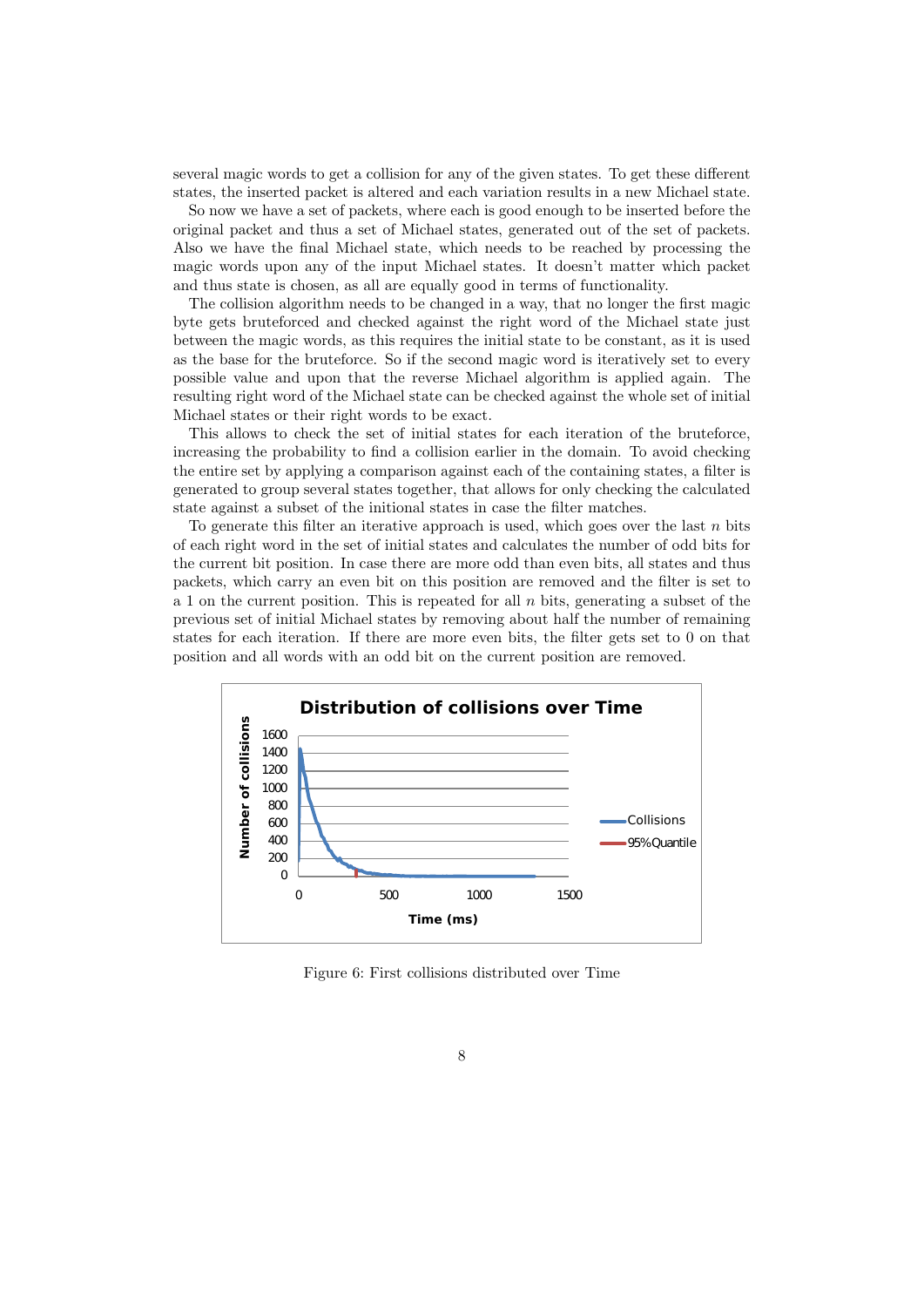The number of initial states would be  $2^k$ , where  $k > n$ . After all this is done, an n bit filter and a subset of the initial states with at least  $2^{n-k}$  states remains, which will be used while crawling through the domain. So for every iteration during the bruteforce, the last  $n$  bits of the resulting right word are checked against the previously generated filter and in case they match, all states of the subset are checked against this calculated state.

Now, depending on the number of bits used for the filter and the number of packets used for the set of initial Michael states, the bruteforce does only one comparison for on average  $2^n - 1$  iterations, which would be the check of the filter. Once the filter matches, there will be at least  $2^{n-k} + 1$ , but probably some more, comparisons including the filter and the complete subset. This leads to a collision finding algorithm, which is a lot faster than the original version and has a much higher probability of finding a collision at all. Figure [6](#page-7-0) shows the distribution of first collisions over time on an intel E4600 processor using  $n = 8$ ,  $k = 16$  and  $2<sup>1</sup>2$  different Michael keys to find the first collision for the given variables. With a 95%-quantile at 323 milliseconds and an average of 77 milliseconds to find the first collision, this is more than two magnitudes faster than the original algorithm. Figure [7](#page-8-0) denotes the distribution of first collisions over the domain of the second magic word. This sets the 95%-quantile to 1.04% and the average to 0.24%. This means that on average after checking  $0.24\%$  of the  $2^{32}$ possible values in the bruteforced domain an collision is found.



<span id="page-8-0"></span>Figure 7: First collisions distributed over the crawled domain

In the attack described in this paper, inserting an IP/ICMP header before the original packet, the set of different packets can be filled by taking the final packet that is to be inserted and setting all possile values for the IP id field. As the id field has a width of 16 bits,  $2^{16}$  different packets will be generated. If that is not enough, the ICMP header also carries a 16 bit id field and a 16 bit sequence number value, which can be chosen arbitrarily and add by itself another  $2^{32}$  possible packets.